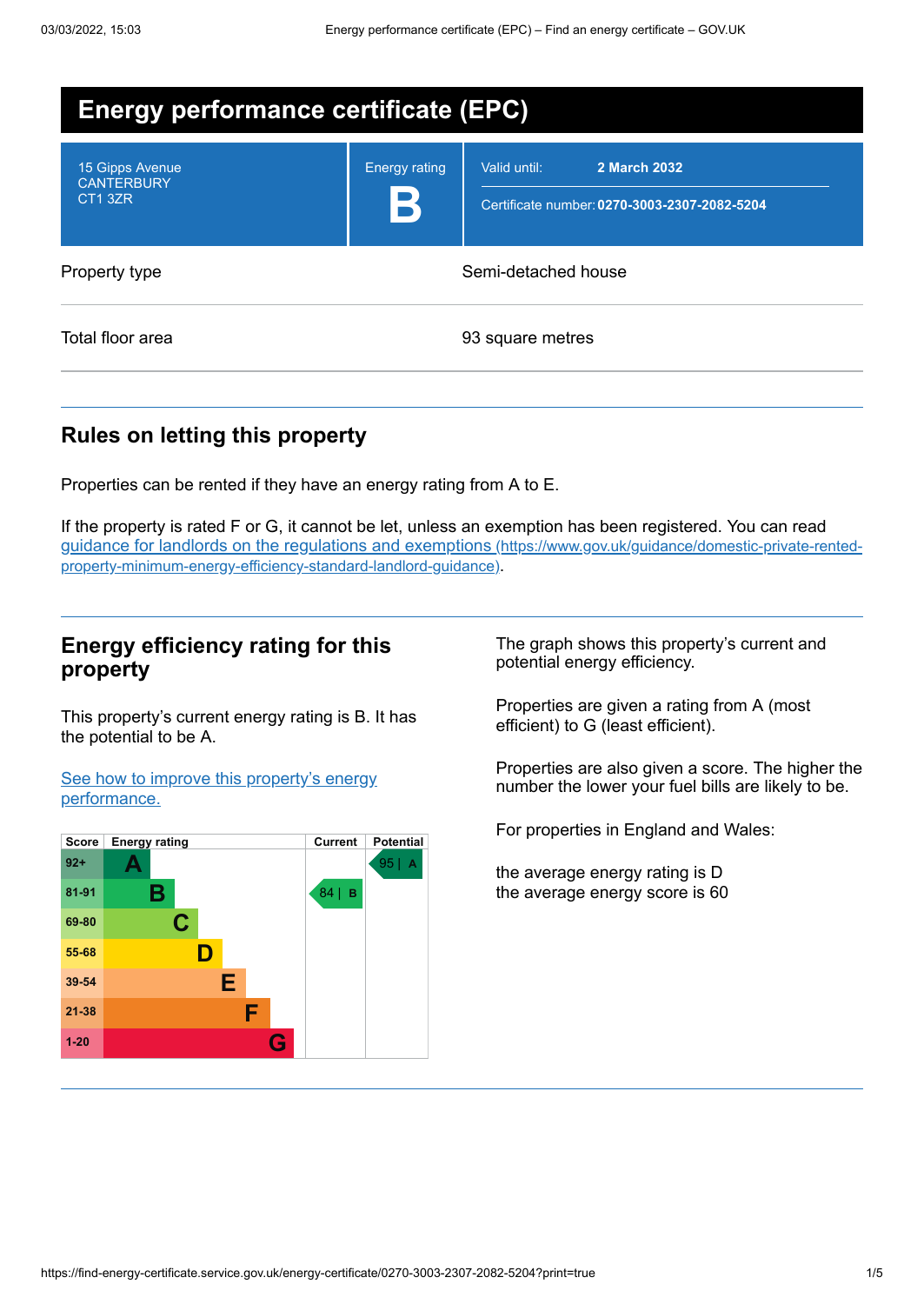## **Breakdown of property's energy performance**

This section shows the energy performance for features of this property. The assessment does not consider the condition of a feature and how well it is working.

Each feature is assessed as one of the following:

- very good (most efficient)
- good
- average
- poor
- very poor (least efficient)

When the description says "assumed", it means that the feature could not be inspected and an assumption has been made based on the property's age and type.

| <b>Feature</b>       | <b>Description</b>                                                | Rating    |
|----------------------|-------------------------------------------------------------------|-----------|
| Walls                | Average thermal transmittance 0.26 W/m <sup>2</sup> K             | Very good |
| Roof                 | Average thermal transmittance 0.10 W/m <sup>2</sup> K             | Very good |
| Floor                | Average thermal transmittance 0.12 W/m <sup>2</sup> K             | Very good |
| Windows              | High performance glazing                                          | Very good |
| Main heating         | Boiler and radiators, mains gas                                   | Good      |
| Main heating control | Time and temperature zone control                                 | Very good |
| Hot water            | From main system                                                  | Good      |
| Lighting             | Low energy lighting in all fixed outlets                          | Very good |
| Air tightness        | Air permeability 4.0 m <sup>3</sup> /h.m <sup>2</sup> (as tested) | Good      |
| Secondary heating    | None                                                              | N/A       |

#### **Primary energy use**

The primary energy use for this property per year is 82 kilowatt hours per square metre (kWh/m2).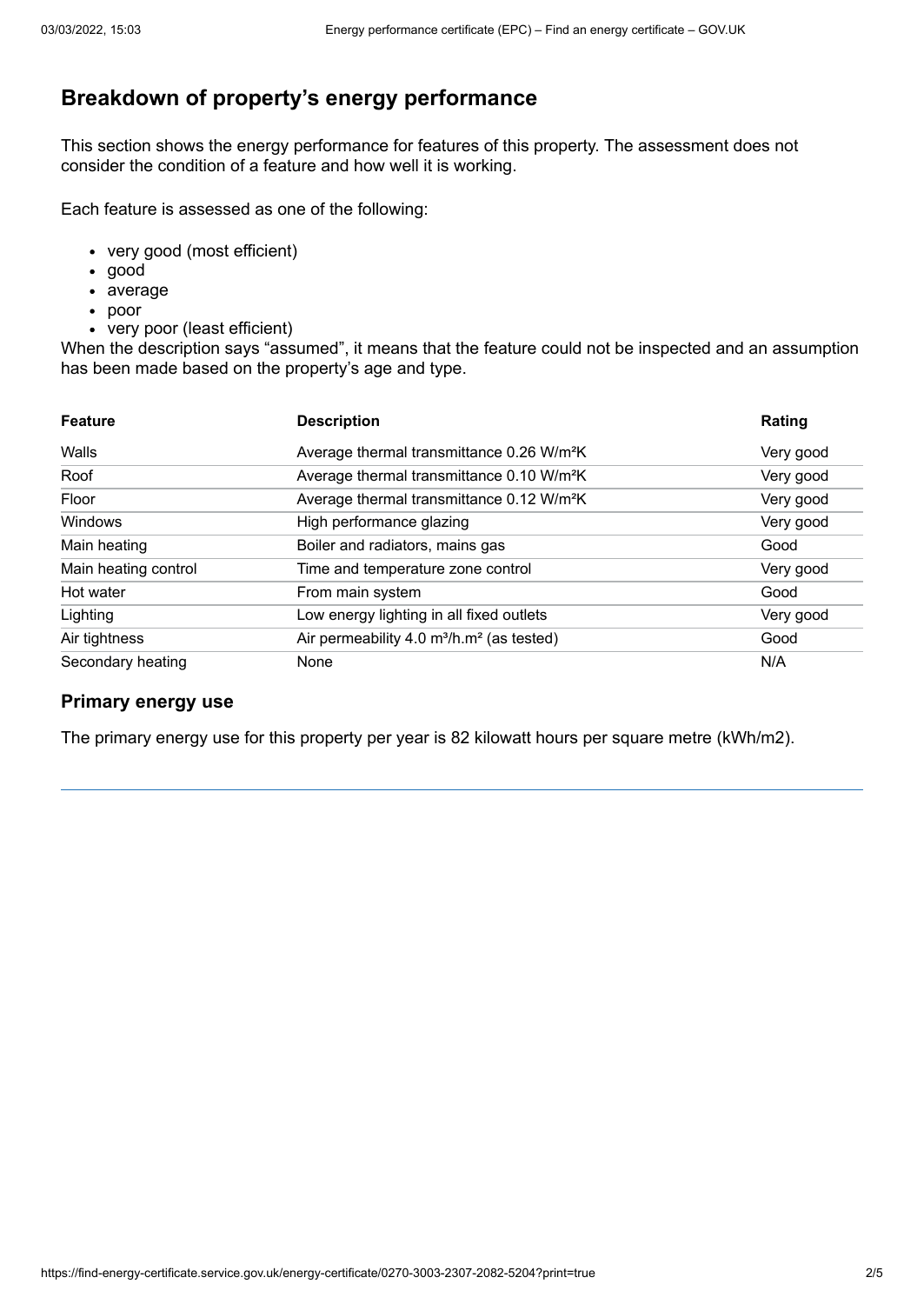| <b>Environmental impact of this</b><br>property                                                        |                 | This property produces                                                                                                                        | 1.3 tonnes of CO2 |
|--------------------------------------------------------------------------------------------------------|-----------------|-----------------------------------------------------------------------------------------------------------------------------------------------|-------------------|
| This property's current environmental impact<br>rating is B. It has the potential to be A.             |                 | This property's potential<br>production                                                                                                       | 0.1 tonnes of CO2 |
| Properties are rated in a scale from A to G<br>based on how much carbon dioxide (CO2) they<br>produce. |                 | By making the recommended changes, you<br>could reduce this property's CO2 emissions by<br>1.2 tonnes per year. This will help to protect the |                   |
| Properties with an A rating produce less CO2                                                           |                 | environment.                                                                                                                                  |                   |
| than G rated properties.                                                                               |                 | Environmental impact ratings are based on<br>assumptions about average occupancy and                                                          |                   |
| An average household<br>produces                                                                       | 6 tonnes of CO2 | energy use. They may not reflect how energy is<br>consumed by the people living at the property.                                              |                   |
|                                                                                                        |                 |                                                                                                                                               |                   |

## <span id="page-2-0"></span>**How to improve this property's energy performance**

Making any of the recommended changes will improve this property's energy efficiency.

If you make all of the recommended changes, this will improve the property's energy rating and score from B (84) to A (95).

| <b>Recommendation</b>        | <b>Typical installation cost</b> | <b>Typical yearly saving</b> |
|------------------------------|----------------------------------|------------------------------|
| 1. Solar water heating       | £4.000 - £6.000                  | £27                          |
| 2. Solar photovoltaic panels | £3.500 - £5.500                  | £376                         |

#### **Paying for energy improvements**

Find energy grants and ways to save energy in your home. [\(https://www.gov.uk/improve-energy-efficiency\)](https://www.gov.uk/improve-energy-efficiency)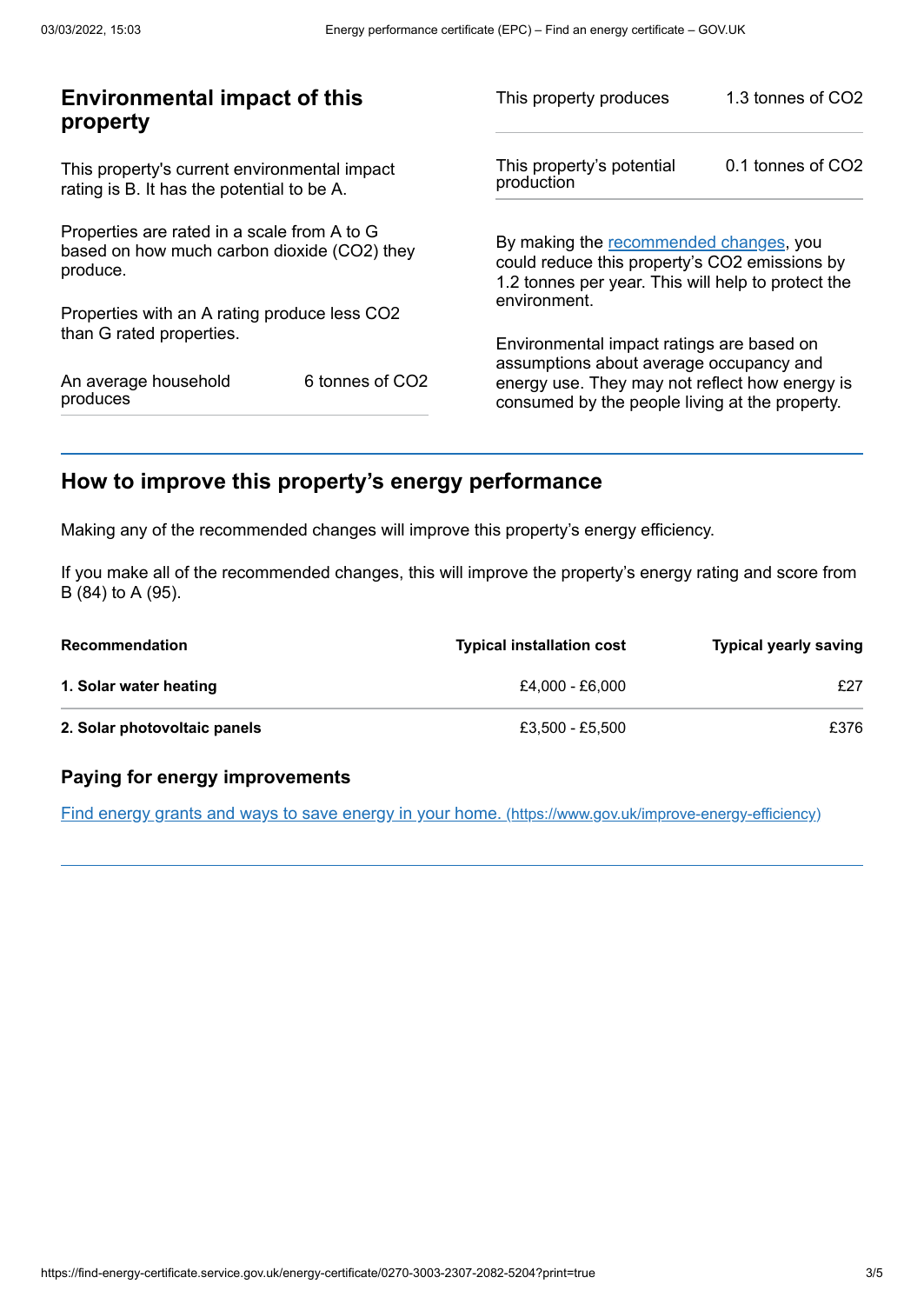#### **Estimated energy use and potential savings**

| Estimated yearly energy<br>cost for this property | £372 |
|---------------------------------------------------|------|
| Potential saving                                  | f27  |

The estimated cost shows how much the average household would spend in this property for heating, lighting and hot water. It is not based on how energy is used by the people living at the property.

The estimated saving is based on making all of the [recommendations](#page-2-0) in how to improve this property's energy performance.

For advice on how to reduce your energy bills visit Simple Energy Advice [\(https://www.simpleenergyadvice.org.uk/\)](https://www.simpleenergyadvice.org.uk/).

#### **Heating use in this property**

Heating a property usually makes up the majority of energy costs.

#### **Estimated energy used to heat this property**

| Space heating | 2756 kWh per year |
|---------------|-------------------|
| Water heating | 1835 kWh per year |

#### **Potential energy savings by installing insulation**

The assessor did not find any opportunities to save energy by installing insulation in this property.

You might be able to receive Renewable Heat Incentive payments [\(https://www.gov.uk/domestic](https://www.gov.uk/domestic-renewable-heat-incentive)renewable-heat-incentive). This will help to reduce carbon emissions by replacing your existing heating system with one that generates renewable heat. The estimated energy required for space and water heating will form the basis of the payments.